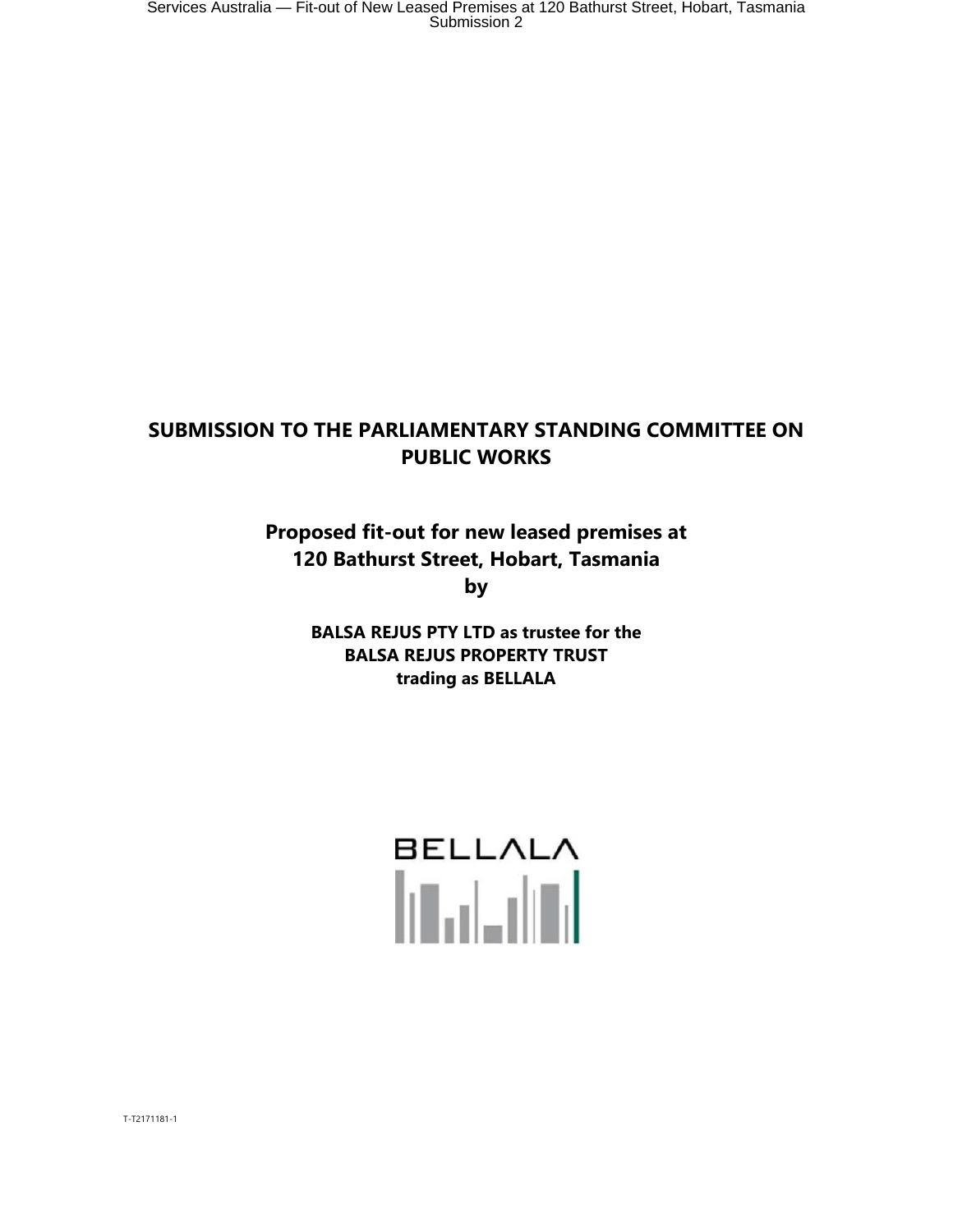# **Table of Contents**

| 1. |                                                                                  |
|----|----------------------------------------------------------------------------------|
| 2. |                                                                                  |
| 3. |                                                                                  |
|    |                                                                                  |
|    |                                                                                  |
| 4. | Purpose - Consolidation of all Services Australia offices in Hobart 3            |
| 5. | <b>Further comments on the Services Australia Submission to the Public Works</b> |
| 6. |                                                                                  |
|    | Impact of new build at 120 Bathurst Street on Hobart rental market5              |
| 7. |                                                                                  |
| 8. |                                                                                  |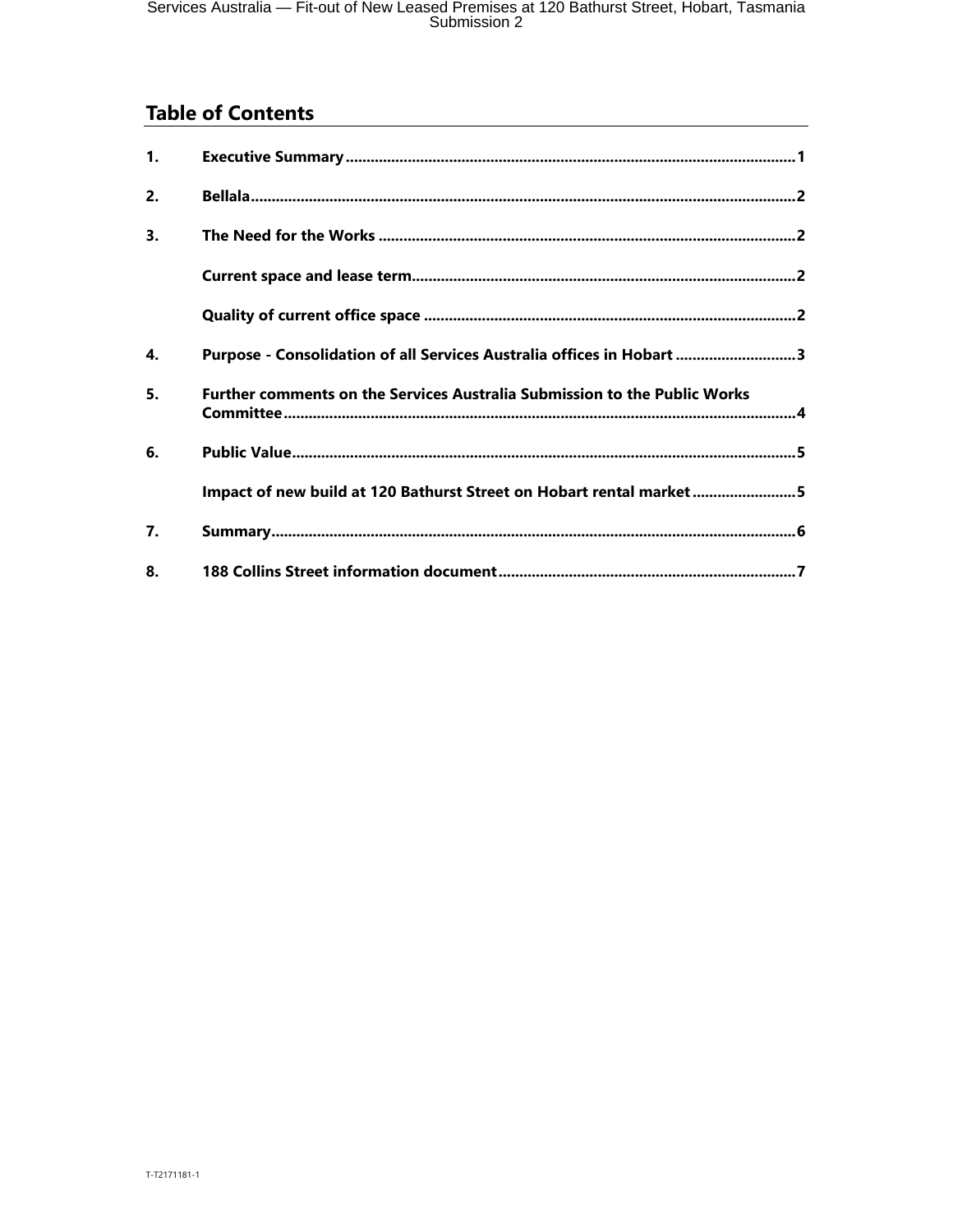#### **1. Executive Summary**

- 1.1 There is no demonstrated need for a new building at 120 Bathurst Street Hobart to meet Services Australia intent to locate all services in one building.
- 1.2 The current office accommodation at 188 Collins Street is quality A grade with regular and ongoing fit-outs.
- 1.3 The current occupied space is 11,755m<sup>2</sup> and from 1 July 2022 with relinquishment will be 10,695m².
- 1.4 The current lease has final expiry date 30th of June 2024.
- 1.5 Ballala currently holds an approved DA for expansion to provide up to an additional 4,000m² of premium office accommodation within 188 Collins Street.
- 1.6 The 188 Collins Street proposal with expansion will achieve a more cost effective solution for Services Australia with fit for purpose accommodation and a more sustainable and environmentally beneficial solution compared to a new building.
- 1.7 There will be serious adverse effects on the Hobart commercial rental market if a new build as proposed at 120 Bathurst Street occurs.
- 1.8 The 188 Collins Street proposal achieves a significantly greater public value than the proposed 120 Bathurst Street.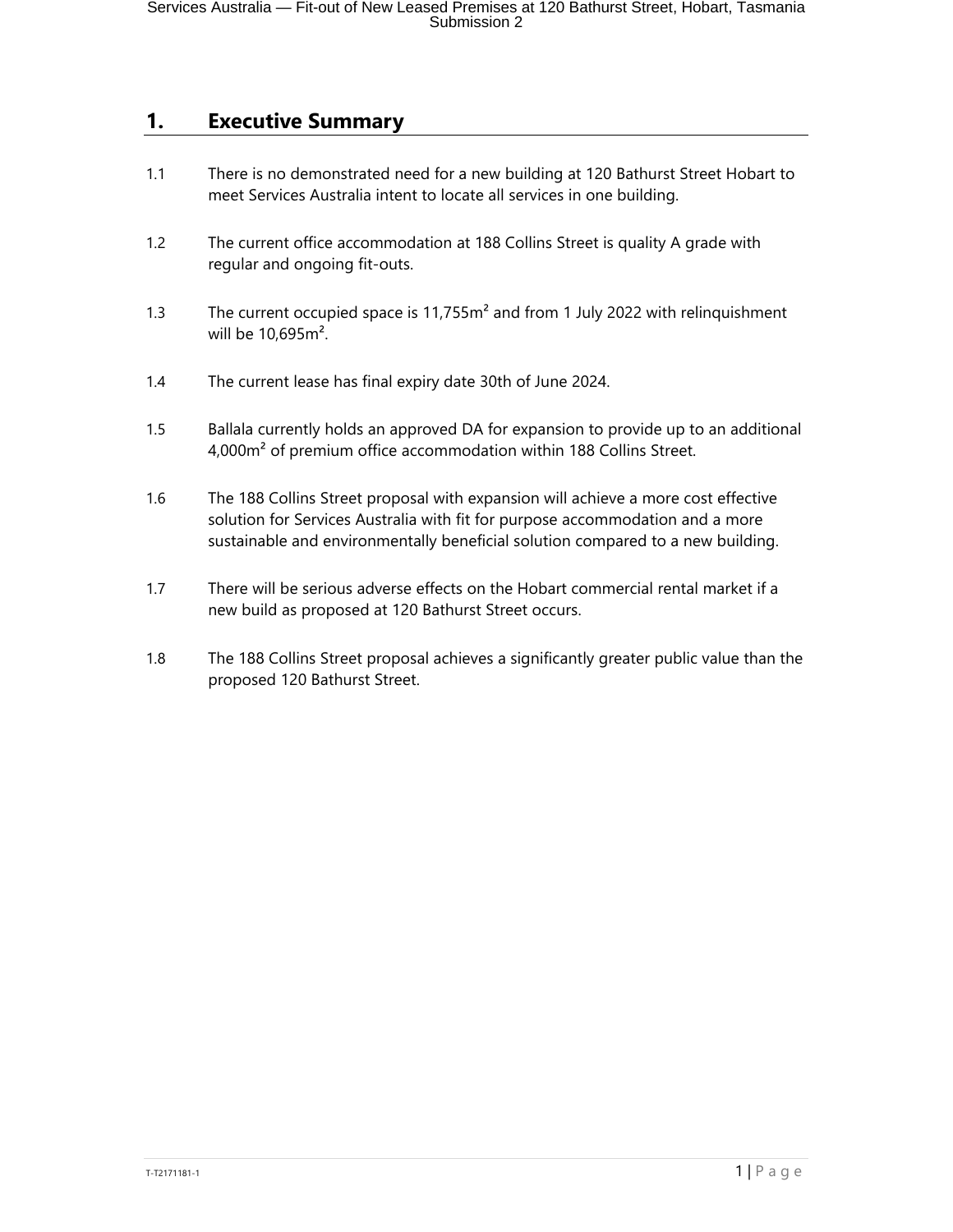## **2. Bellala**

- 2.1 Bellala is the registered business name of Balsa Rejus Pty Ltd which comes under the directorship of Justin and Rebecca Hetrel.
- 2.2 Bellala purchased 188 Collins Street, Hobart from the Commonwealth Government in June 2000 and has dedicated considerable resources to the rejuvenation and repopulation of the complex ever since, at a cost of more than \$30,000,000.00. By utilising onsite management, Bellala allows tenants and advocates direct access to the building owner and specialist staff which results in the provision of a level of service to stakeholders that cannot be matched in externally managed complexes.

## **3. The Need for the Works**

#### **Current space and lease term**

- 3.1 Services Australia currently occupies  $11,755m^2$  of office space at 188 Collins Street, Hobart representing in excess of 46% of the complex's total net lettable area (NLA).
- 3.2 In 2020 Services Australia confirmed that it would relinquish 1,060m<sup>2</sup> from 1 July 2021 at commencement of the final 3 year option period. Services Australia then requested that it retain that space for a further year to 1 July 2022 which was agreed to by Bellala. From that date, the leased office space will reduce to 10,695 $m^2$ .
- 3.3 Services Australia has incorrectly stated in its submission that there are two lease extension options available at 188 Collins Street. There are no further options available and the final lease expiry date is 30 June 2024.

#### **Quality of current office space**

- 3.4 All leases at 188 Collins Street contain re-carpet and re-paint frequencies. Bellala has routinely completed these programs prior to due dates at the request of Services Australia. A large portion of re-carpeting and re-painting has been completed within the last 12 months.
- 3.5 Services Australia tenancy fit-outs at 188 Collins Street have been ongoing during the lease periods and very few now date back to 2008 as stated in the Services Australia submission.
- 3.6 **Attached** is a 188 Collins Street information document including photographs showing the quality of the current office space. The floor plates all offer open plan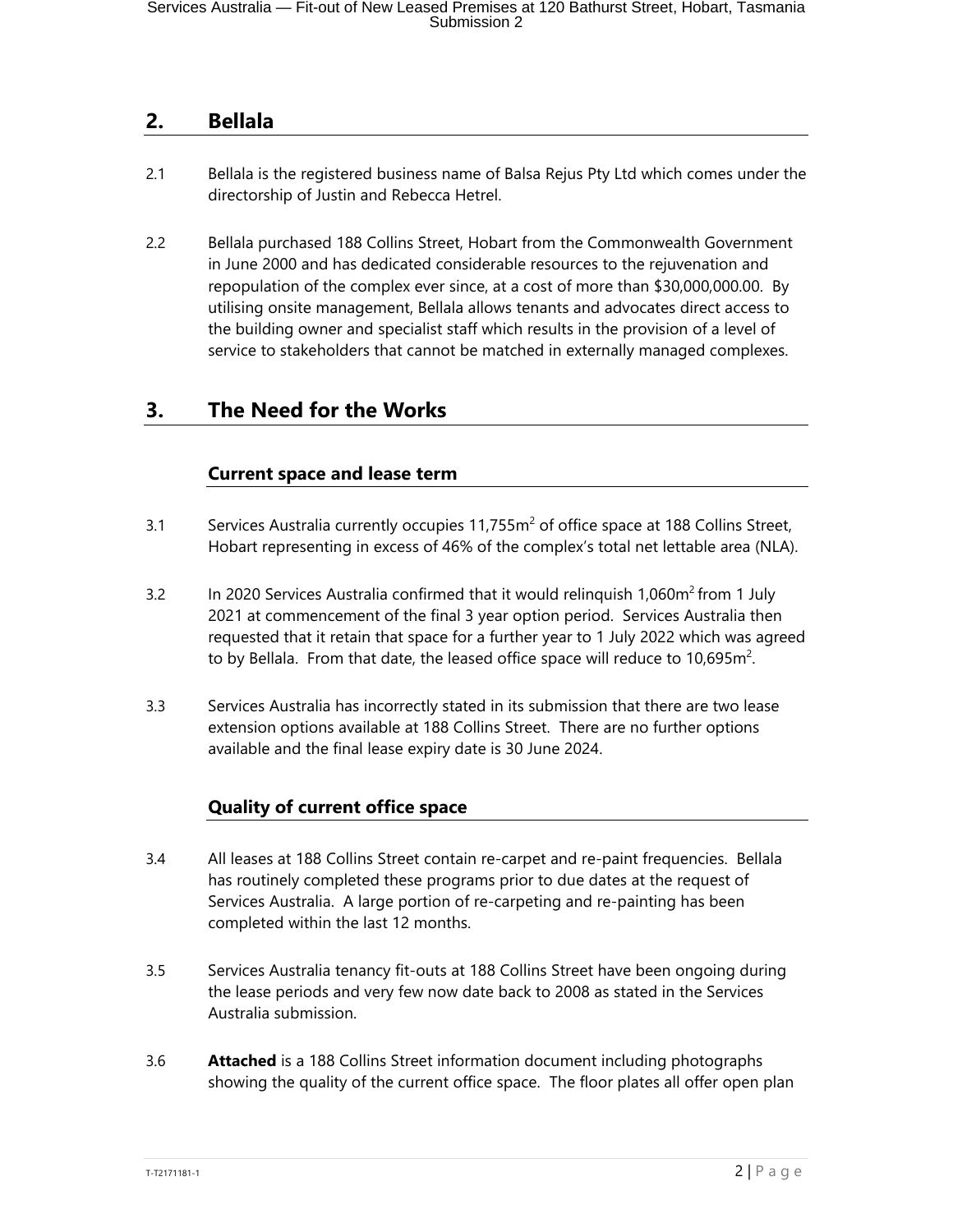office space with a central service core which provide for restyling and refurbishing without any undue inconvenience to staff.

- 3.7 The current standard of office accommodation at 188 Collins Street is A-grade. The building premises at 188 Collins Street are within the Central Business District of Hobart with proximity to public parking, public transport services and shopping and commercial centres.
- 3.8 The building complies with the accessibility specifications of the *Disability Discrimination Act 1992 (Cth).* All floors are accessible via lift.
- 3.9 188 Collins Street meets all Energy Efficiency in Government Operation (EEGO) policy guidelines.
- 3.10 The building also has end of trip facilities, including change rooms, locker rooms, showers, bicycle storage and toilets with toilets on every floor which are *Disability Discrimination Act* compliant.

# **4. Purpose - Consolidation of all Services Australia offices in Hobart**

- 4.1 Bellala proposed several options to provide for a consolidation of all of Services Australia premises in Hobart within the 188 Collins Street building.
- 4.2 The options would have involved integrating up to  $13,350m^2$  of existing of A grade office accommodation with an extension to the existing block 3 building (solely occupied by Services Australia) to accommodate the total requirement for the department and provide flexibility for future expansion. The NLA of the extension could be tailored to the requirements of Services Australia and provide anywhere between 1,000m² and 4,000m² of premium office accommodation.
- 4.3 Bellala has current DA approval for this expansion of the 188 Collins Street site to provide new premium space. This DA approval from Hobart City Council is current to October 2022 with a further 2 year extension available.
- 4.4 A competitive rental rate with costings was prepared but was not able to be provided because Bellala was not selected for the second round of EOI submissions.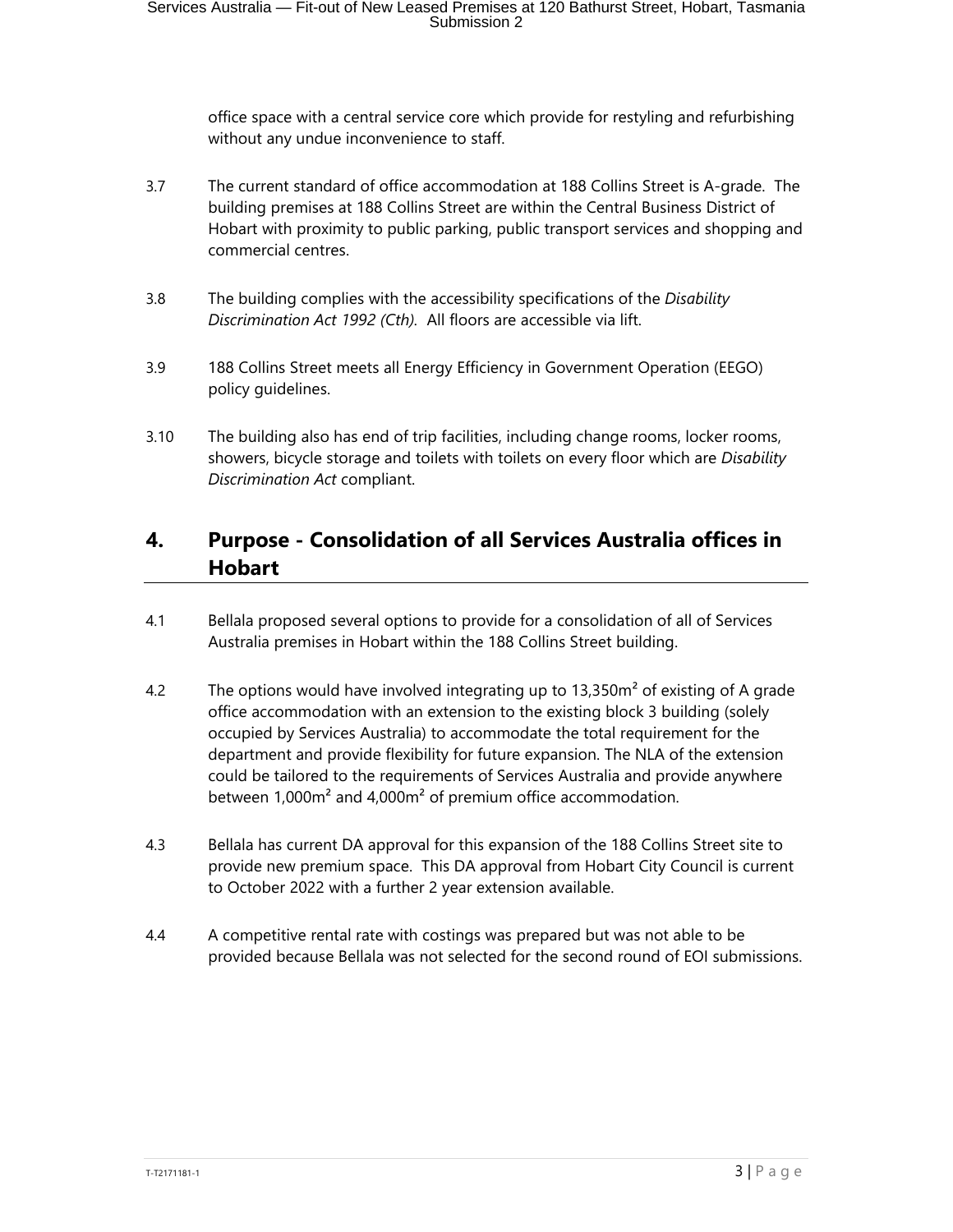## **5. Further comments on the Services Australia Submission to the Public Works Committee**

- 5.1 There are errors in the calculation of footprint reduction from current to proposed. Services Australia has incorrectly calculated the reduction in office space as a result of the proposal to lease a new site at 120 Bathurst Street by using 11,755m<sup>2</sup> of office space rather than the 10,695m² which will be leased at 188 Collins Street from 1 July 2022. This results in the total reduction of space being a negligible 25m² or 0.16% not the 6.40% included in the submission.
- 5.2 The calculation of current work point density is also inaccurate. Services Australia states that total current NLA across all sites is 16,910m<sup>2</sup> (noting that this includes the 1,060m² at 188 Collins Street to be handed back on 30 June 2022). There are currently 1,398 work points, this results in a current work point density of 12.096 sqm rather than the 12.39 in the Services Australia proposal.
- 5.3 The leasing strategy to consolidate agency leases in Hobart is not a new concept. The client contact centre at 199 Collins Street and the call centre at Dowsing Point were formerly co-located at 188 Collins Street until it was determined by the Department that it was not best practice to have customer service on the same site as management and call centre staff and these were moved to their current locations. Bellala has a proven history of supporting Services Australia through various space expansions and contractions over more than two decades.
- 5.4 The current annual gross rental shown for 188 Collins Street in table 3 includes the 1,060m<sup>2</sup> being relinguished in 2022 which will result in the current cost reducing by over \$400,000.00 per annum.
- 5.5 Table 3 also incorrectly states that there are two further lease options available at 188 Collins Street. The final expiry of the final available option is 30 June 2024. No further short-term extensions will be considered by Bellala.
- 5.6 Bellala, as the existing long-term Lessor, has been disappointed with the lack of consultation with us in recent years relating to Services Australia's future requirements.
- 5.7 As Bellala was not successful in proceeding to the second round of the EOI, we were not given the opportunity to provide costings and rental rates and therefore must not have been included in the value for money assessment conducted in relation to the renewal of existing leases or our proposal inclusive of our own *fully development approved* expansion to provide Services Australia with numerous consolidation options at 188 Collins Street. Costings and rental rates can be made available to the Committee on request, on a confidential basis.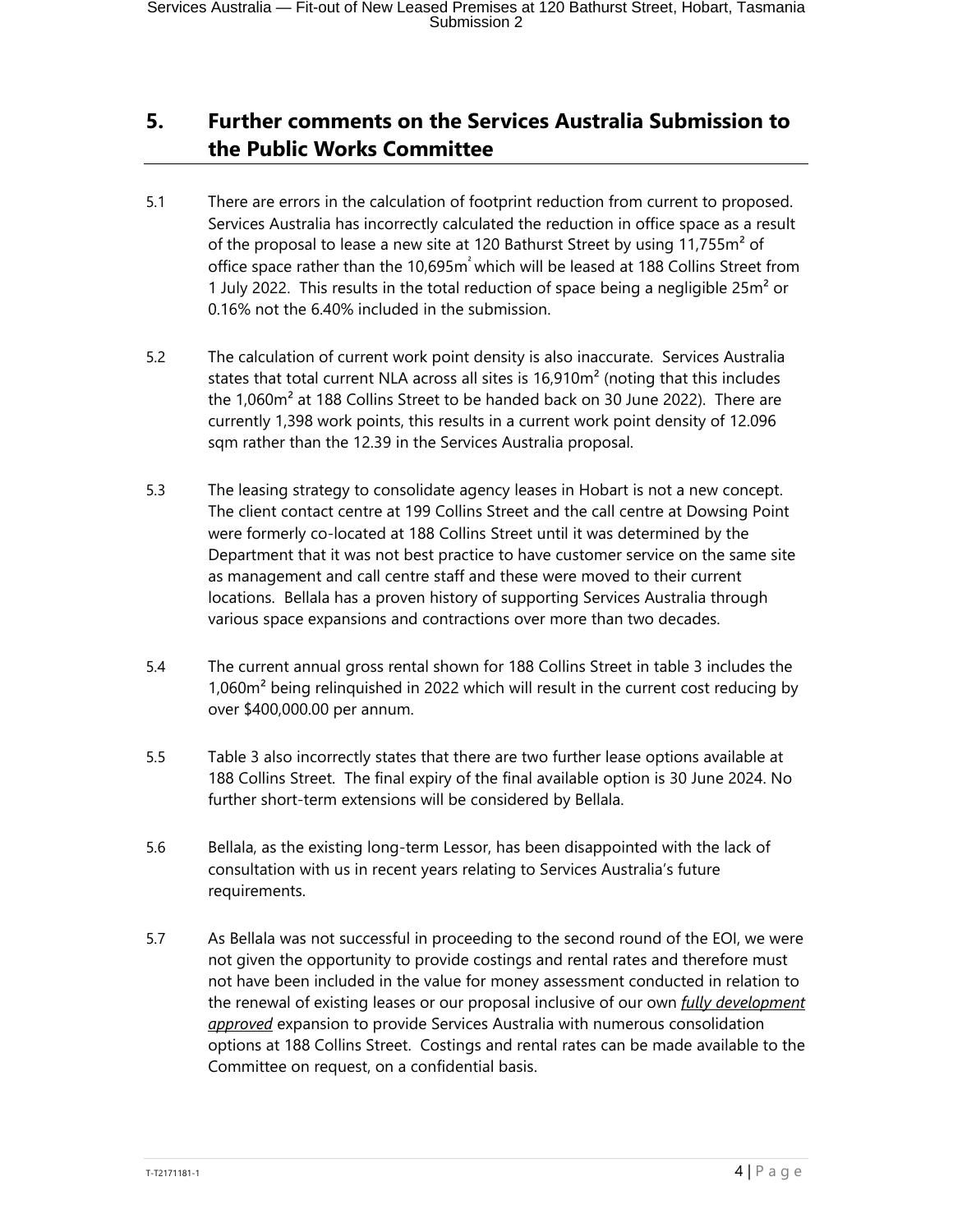## **6. Public Value**

#### **Impact of new build at 120 Bathurst Street on Hobart rental market**

- 6.1 The impact of Services Australia proposal for new leased premises at 120 Bathurst Street which involves a new build will create a serious and adverse effect on the Hobart rental market.
- 6.2 The Hobart commercial property market is vastly different to mainland Australia markets. The introduction of a new building of this size combined with the likely impacts of the pandemic on future office space requirements as flexible work from home arrangements become more common together with the requirement for existing landlords to backfill vacated space at the expense of others will result in significant adverse impact on all commercial rents in the Hobart office market for a prolonged period.

#### 6.3 **Advantages of expansion of 188 Collins Street include:**

- Significant financial savings on rental when compared with the 120 Bathurst Street proposal;
- Re-use of existing building assets is a more sustainable and environmentally beneficial solution than constructing a new building;
- Favourable location with all services provided;
- No significant impact on the current Hobart commercial office market;
- A current DA already approved to enable work to commence in a timely manner;
- A-grade and premium standard accommodation provided with efficient allocation and utilisation of workspace and resources;
- History of trusted and respected professional landlord 22 year long leasing relationship.

#### 6.4 **Disadvantages of the proposed new premises**

There has not yet been a development application submitted to the local planning authority and based on our vast experience with construction in Hobart and the timeframes required for obtaining development approval, we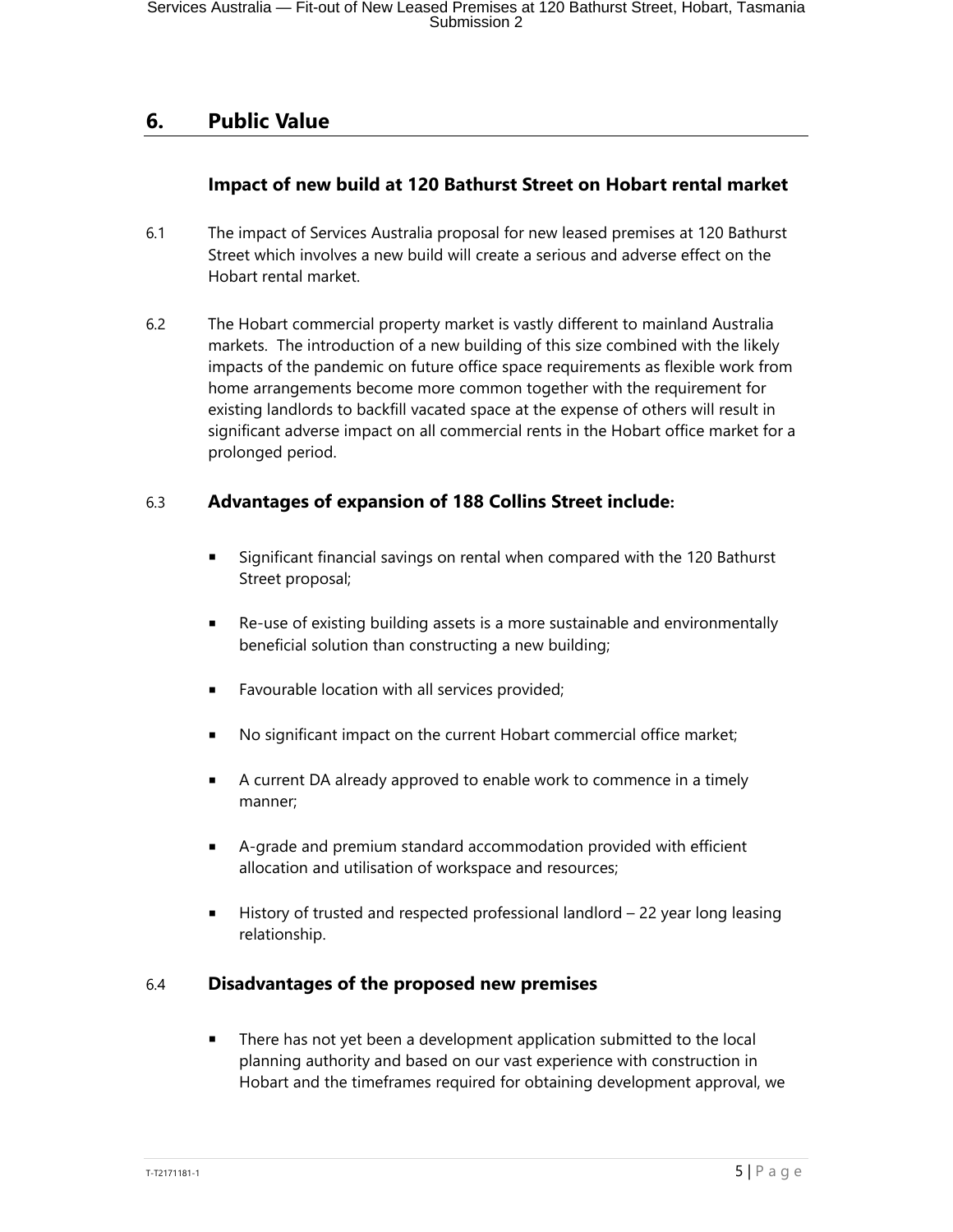believe this poses a significant risk to Services Australia for this development to be ready for occupancy by 2024;

- **EXECT** Issues arising from relocating to Bathurst Street in the heart of a restaurant and party precinct;
- Impending lease expiry does not allow for any unforeseen delays, Including DA representation and or objections prior to construction commencement;
- **EXECT** Bellala will be forced to commence marketing the Services Australia space to be vacated at 188 Collins Street immediately to ensure continuity of the leasing profile beyond 2024 resulting in Services Australia being left with limited contingency plans;
- Serious adverse impact on the Hobart commercial office market;
- A cost and sustainability analysis shows the public value requirements are not met.

#### **7. Summary**

- 7.1 The purpose of providing Services Australia with accommodation of all its services on one site can be met in a more cost effective and sustainable way by the proposed expansion of the existing Services Australia premises at 188 Collins Street.
- 7.2 This expansion, rather than a new building, will achieve a greater public value without any of the adverse impacts of a new building.
- 7.3 Bellala would welcome the opportunity to answer any questions or provide further information including appearing at any public hearing.

Dated: 14 January 2022

#### **BALSA REJUS PTY LTD as trustee for the BALSA REJUS PROPERTY TRUST trading as BELLALA**



Director